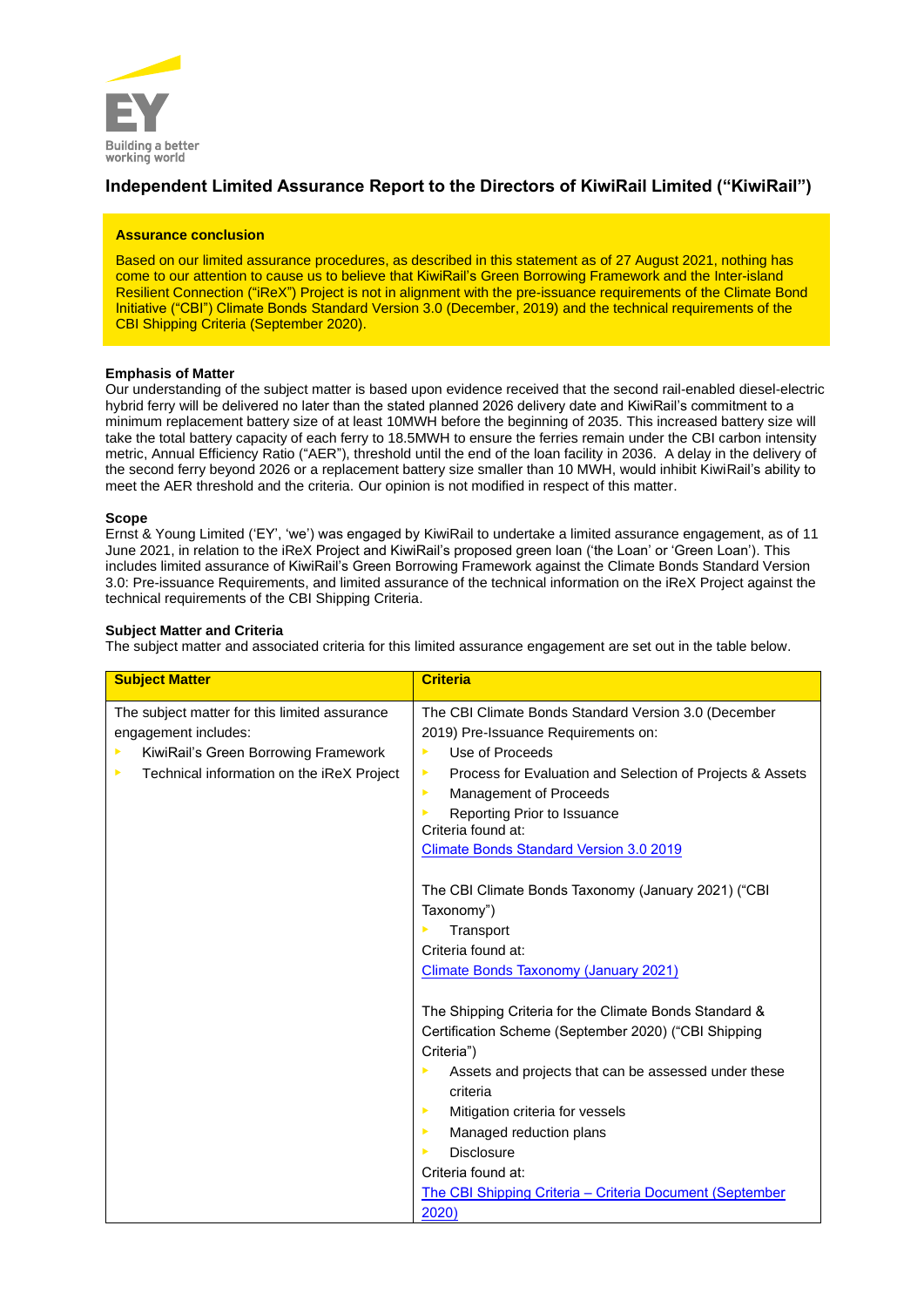### **Management Responsibility**

The management of KiwiRail is responsible for the preparation and fair presentation of the Subject Matter. This responsibility includes establishing and maintaining internal controls relevant to the preparation and presentation of the Subject Matter that is free from material misstatement, whether due to fraud or error, selecting and applying appropriate accounting policies; and making estimates that are reasonable in the circumstances.

### **Assurance Practitioner's Responsibility**

Our responsibility is to express a conclusion on whether anything has come to our attention that causes us to believe that the Subject Matter, has not been presented, in all material respects, fairly and in accordance with the criteria detailed above. Our assurance engagement has been planned and performed in accordance with the International Standard on Assurance Engagements (New Zealand) 3000: *Assurance Engagements Other than Audits or Reviews of Historical Financial Information* ('ISAE (NZ) 3000').

#### **Level of Assurance**

Procedures performed in a limited assurance engagement vary in nature and timing from, and are less in extent than for, a reasonable assurance engagement. Consequently, the level of assurance obtained in a limited assurance engagement is substantially lower than the assurance that would have been obtained had a reasonable assurance engagement been performed. While we considered the effectiveness of management's internal controls when determining the nature and extent of our procedures, our assurance engagement was not designed to provide assurance on internal controls. Our procedures did not include testing controls or performing procedures relating to checking aggregation or calculation of data within IT systems.

#### **Our Approach**

Our assurance procedures performed included, but were not limited to:

- Assessing the Green Borrowing Framework against the CBI Climate Bonds Standard Version 3.0
- Assessing technical information on the iReX Project against the technical requirements of the CBI Shipping Criteria.
- Requesting documentation supporting assertions made in the Subject Matter
- Seeking management representation on key assertions.

#### **Limitations**

There are inherent limitations in performing assurance – for example, assurance engagements are based on selective testing of the information being examined – and it is possible that fraud, error, or non-compliance may occur and not be detected. There are additional inherent risks associated with assurance over non-financial information including reporting against standards which require information to be assured against source data compiled using definitions and estimation methods that are developed by the reporting entity. Finally, adherence to ISAE (NZ) 3000 is subjective and will be interpreted differently by different stakeholder groups.

Our assurance was limited to KiwiRail's pre-issuance of the iReX Project and KiwiRail's proposed Green Loan and did not include statutory financial statements. Our assurance is limited to policies and procedures in place as of 27 August 2021, ahead of the issuance of the Loan. The firm has no other relationship with, or interests in, KiwiRail.

### **Use of Our Limited Assurance Engagement Report**

This Report has been prepared for the Management and Directors of KiwiRail and for the Climate Bonds Initiative, for the sole purpose of reporting on KiwiRail's Green Borrowing Framework and technical information on the iReX Project and compliance with the Climate Bonds Standard Version 3.0 and the technical requirements of the CBI Shipping Criteria. Accordingly, we disclaim any assumption of responsibility for any reliance on this report to any persons or users other than the intended users, or for any purpose other than that for which it was prepared.

#### **Our Independence and Assurance Team**

In accordance with APES 110 *Code of Ethics for Assurance Practitioners*, the firm and all professional personnel involved in this engagement have met the independence requirements of New Zealand or International professional ethical requirements. Our team has the required competencies and experience for this assurance engagement.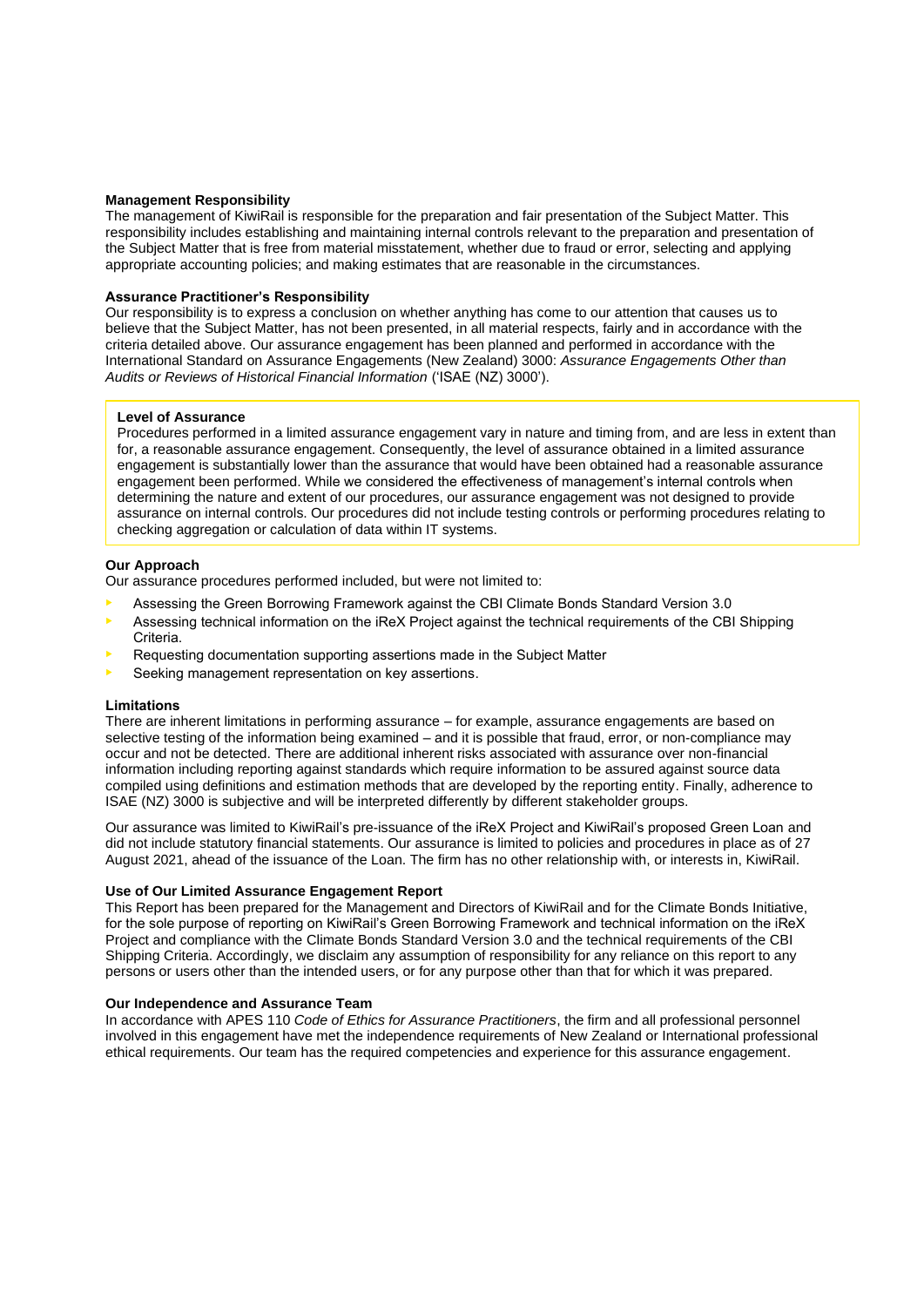# **Observations on Particular Aspects of Our Engagement:**

We provide selected observations aligning to the CBI Climate Bonds Standard Version 3.0 and the technical requirements of the CBI Shipping Criteria core components, to provide the reader with further understanding on how the Green Borrowing Framework meets the criteria. These observations are not intended to detract from our conclusion provided above.

# **Use of Proceeds:**

- Proceeds from green financial instruments issued under this framework are being applied to the iReX Project that promotes the transition to a low carbon and climate resilient economy.
- $\blacktriangleright$  The value of any green financial instruments issued under the framework would be covered at least 1.0 times by the value of the assets/projects KiwiRail are financing.
- At present the only assets that are being considered to be financed by a green loan are two rail-enabled diesel-electric ferries.
- $\blacktriangleright$  These ferries are required to meet the eligibility criteria, which specifies ferries must have the following features:
	- Aligned to both the CBI Taxonomy "waterborne" category the CBI Shipping Criteria
	- $\blacktriangleright$  Achieve a 40% reduction in CO2-e emissions vs. the FY12 baseline emissions figure for the current vessels
	- Batteries for peak shaving, in port, while manoeuvring, sailing out of port
	- **•** Diesel fuel, with 0.1% SOx content
	- Future proof public transport for alternative power production, i.e. electric batteries, and alternative fuel cell.
	- Switch to fully electric engines in the future to ensure the assets stay below the net zero emissions by 2050 trajectory defined for RoPax<sup>1</sup> ferries by the CBI Shipping Criteria.

### **Managed Reduction Plans**

- To ensure alignment with the CBI Shipping Criteria, KiwiRail has developed a managed reduction plan which shows how the ferries will remain below the CBI carbon intensity metric AER threshold for RoPAX ferries over the lifetime of the loan.
- The minimum increase in battery size that KiwiRail has committed to installing is 10MWH. This increase will take the total battery capacity of each ferry to 18.5MWH which will ensure it remains under the AER threshold until the end of the loan facility in 2036.

# **Process for Project Evaluation and Selection of Projects & Assets**

- KiwiRail has developed a Green Borrowing Framework that describes how the process for project evaluation and selection aligns with their overarching objectives, strategy and policy relating to environmental sustainability, specifically, a low carbon and climate resilient economy.
- The framework highlights how the issuing of green financial instruments will be used to support KiwiRail's transition towards a low carbon and climate resilient economy.
- KiwiRail's framework ensures that nominated projects & assets are tested to ensure their compliance with Part C of the CBI standard, the CBI Taxonomy and any sector specific criteria.

### **Management of Proceeds**

- KiwiRail has developed a Green Borrowing Committee to manage the allocation of proceeds from green financial instruments to ensure they are in line with the framework's criteria.
- The Green Borrowing Committee is required to report to the Risk and Audit Committee on the status of KiwiRail's Green Borrowing Framework.
- KiwiRail has implemented processes to manage proceeds received from green financial instruments and to monitor the on-going use of proceeds. These processes include:
	- A tracking process through existing internal systems to ensure funds are allocated or earmarked for nominated projects & assets.
	- Establishing a green borrowing register to provide information on green financial instruments and assets issued under the framework.
	- Manage unallocated funds in an appropriate way until such time as they can be allocated to a nominated project or asset.

<sup>&</sup>lt;sup>1</sup> RoPax is an acronym used to describe ships that combine roll-on/roll-off features for the carriage of private cars and commercial vehicles with the provision of accommodation spaces for the carriage of large number of passengers, usually on short voyages.